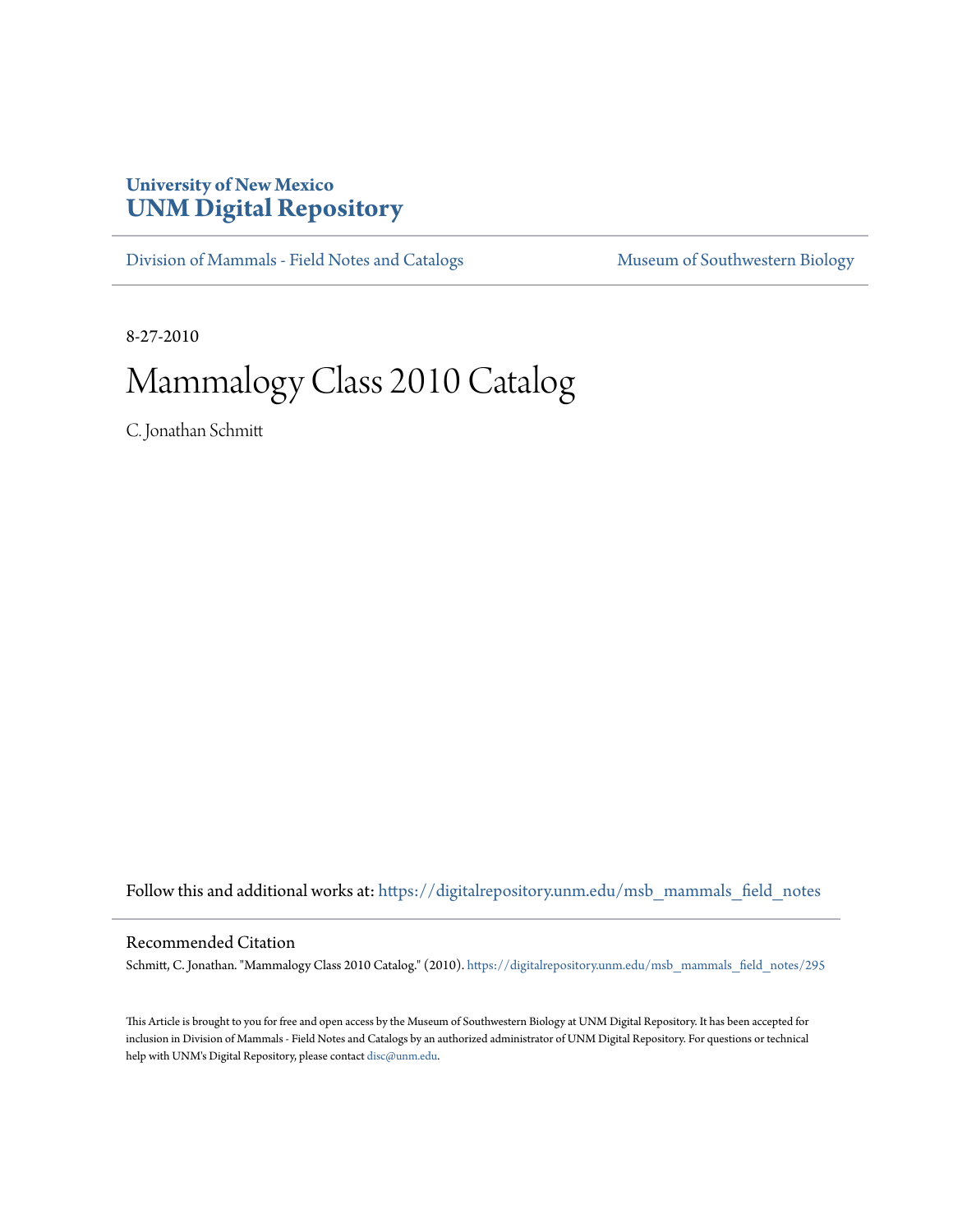achnitt<br>C. John Hhan<br>2010

|             | Catalog                                                                                                         |
|-------------|-----------------------------------------------------------------------------------------------------------------|
|             | USA; California; San Luis Obispo Co. 4,8 Km                                                                     |
|             | ESE Creston; 3655 Linguist Lane; 35°30'29" Ni                                                                   |
|             | 120°28'11" W ;                                                                                                  |
|             |                                                                                                                 |
|             | <u>27 August 2010</u>                                                                                           |
| 685         | <del>9</del> <u>Spermophilus</u> beecheyi 384-121-54-25≡370g                                                    |
|             | $NK$ $ 96 25$ tskell + tissue                                                                                   |
|             | USA: New Mexico: Rie Arriba Co; Rio de los Pinos;                                                               |
|             | 3km W San Mignel; 36.95760N; 106.17700 W                                                                        |
|             | Elev. 255lm                                                                                                     |
|             |                                                                                                                 |
|             | 11 September 2010                                                                                               |
| 687         | P (pregnant) Microtus Longicaughs 154-54-19-14 Fillog                                                           |
|             | $Nk[95767 + skell]$ ffissue                                                                                     |
| 688         | <sup>9</sup> Veutoma Mexicana 289-130-33-26=130g                                                                |
| 689         | $NK195767$ $fskell$ $f:sine$                                                                                    |
|             | 8 Janias quadrit Habes 223-96-33-18 = 55g<br>$Nk$ 195778 $F$ + $s$ $kell$ + $\frac{1}{2}$ + $\frac{1}{2}$ issue |
| 690         | <u>P Microtus</u> peunsylvanicus 154-57-2019=21g                                                                |
|             | $NK$ $195773$ tskell, t tissue                                                                                  |
| $ S $ $ S $ | 8 Veotona nexicana<br>$746 - 149 - 33 - 2752109$                                                                |
|             | $+5kell + 1$ issue<br>NK 195782                                                                                 |
| 692         | 3 Nestona<br><u>Mexicaun</u> 337460-32-32=186g                                                                  |
|             | +skell, + tisshe<br>NK 145784                                                                                   |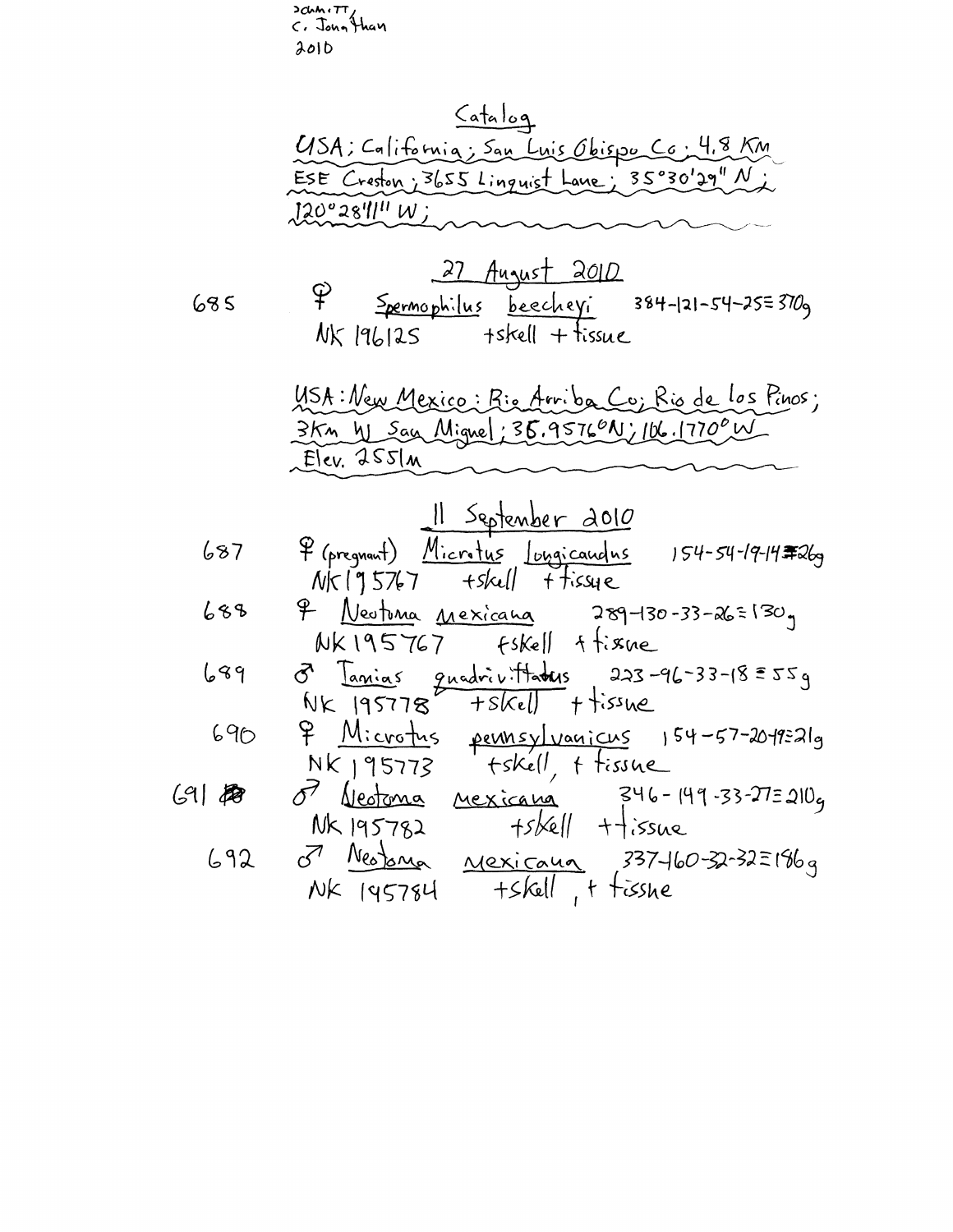>chm<sub>rlT</sub>,<br>C: Jonathan<br>RClO

 $\mathcal{U}$ 

$$
695 \qquad \frac{P}{195}
$$